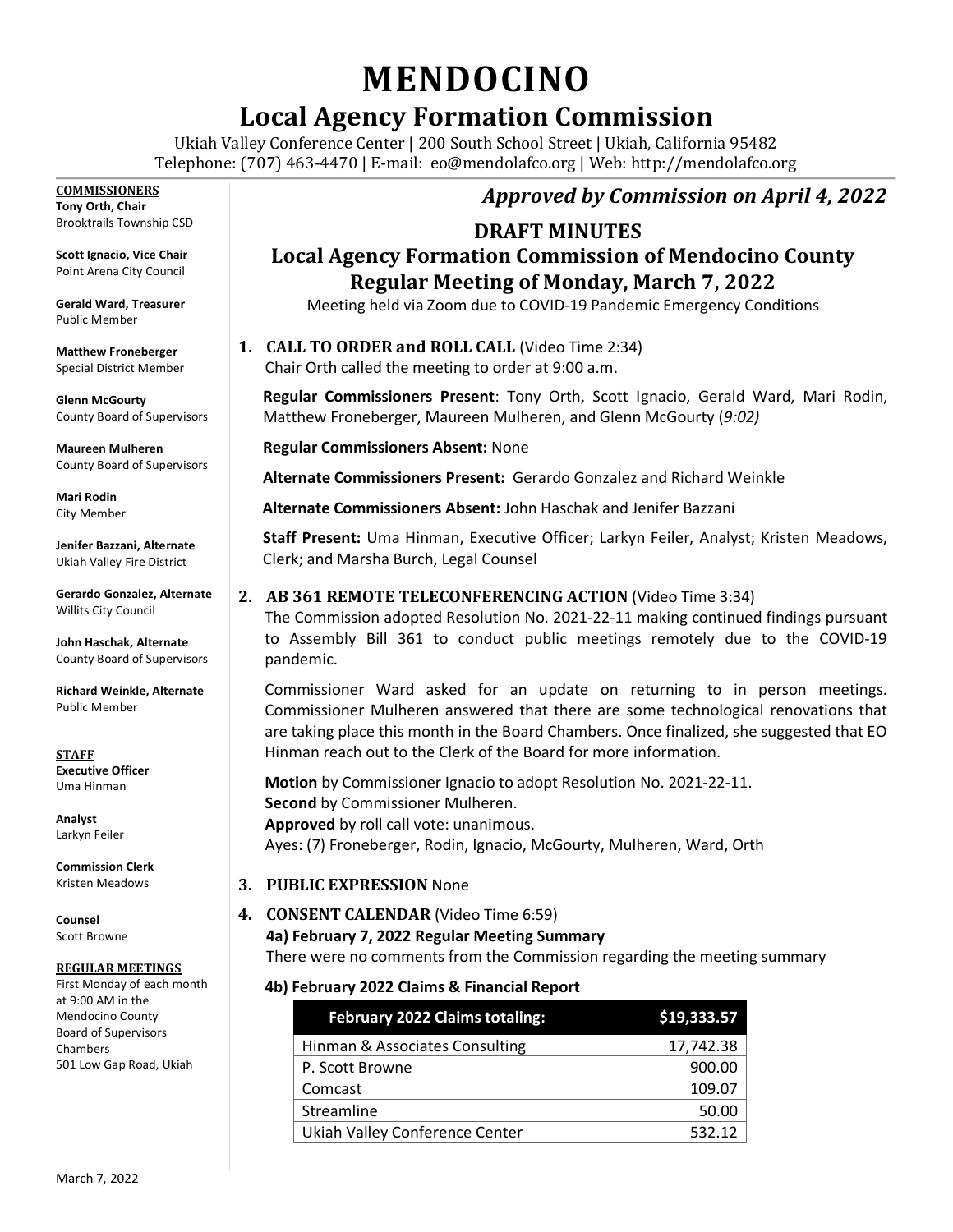Treasurer Ward asked for clarification regarding the charge for bookkeeping on the Hinman & Associates Consulting Invoice. EO Hinman responded that additional reports from QuickBooks were necessary for this year's budget process and to answer questions from the auditor.

#### **4c) Report out of February 7, 2022 Closed Session – Contract Staff Evaluation**

Chair Orth reported that the Commission conducted the annual Contract Staff Evaluation in closed session during the last meeting.

**Motion** by Commissioner Mulheren to approve the Consent Calendar.

**Second** by Commissioner McGourty.

**Approved** by roll call vote: unanimous.

Ayes: (7) Ward, Froneberger, Mulheren, McGourty, Ignacio, Rodin, Orth

#### **5. PUBLIC HEARING ITEMS** None

In consideration of the public's time and interest, the Commission addressed item 7 before the Workshop Item 6.

#### **7. MATTERS FOR DISCUSSION AND POSSIBLE ACTION** (Video Time: 9:50)

#### **7a) Proposed Revised Approach for the City of Ukiah and Ukiah Valley Sanitation District Studies**

EO Hinman gave the report. In 2020, the Commission directed staff to solicit proposals for consultant prepared MSR/SOI studies for the City of Ukiah (City) and Ukiah Valley Sanitation District (UVSD or District). Due to significant costs related to the studies, alternative payment arrangements were discussed, but agreements were not reached.

In the meantime, LAFCo, UVSD, and City staff have been supporting each other through regular collaboration meetings, and UVSD and City staff have developed an Ad Hoc Committee that meets regularly to facilitate efficient provision of services. This arrangement will ultimately result in better planning for the community overall. In addition, the City's General Plan Update is in progress and on a schedule that supports the completion of LAFCo's studies. Much of the data collected for the General Plan Update is applicable to the MSR/SOI Updates for both the City and the District. Both agencies have committed staff to work with LAFCo on the process and ongoing communications will facilitate a coordinated approach that will build relationships. Therefore, Staff recommends shifting from consultant-prepared reports to in-house developed MSR/SOI Studies for the agencies that are projected to be completed this calendar year, assuming General Plan Update and CEQA studies progress as anticipated.

#### **Comments from the Commission and the Public**

Commissioners McGourty and Rodin expressed support for the new approach.

Commissioner Ward expressed frustration with delays in completing the Work Plan studies. He asked for projected costs associated with the change.

Chair Orth commented that collaboration at the local level facilitates the provision of multiple services across the county and is far preferable to a study conducted by an outside party. In addition, he believes the Commission's ability to consider UVSD's request for out-of-agency services would not be possible without this coordinated activity. The cost for CEQA studies was never budgeted for, however by coordinating with the City's General Plan Update, the cost to LAFCo and its member agencies will be significantly reduced.

EO Hinman gave the following specific budget amounts for the City's study:

Approved for 2021-22: \$12,500 Proposed for 2022-23: \$15,000 Total: \$27,000

Commissioner Rodin asked for the proposed budget for a consultant-prepared study by Planwest & Associates. EO Hinman answered approximately \$80,000 - \$60,000 for the study, plus \$20,000 (initially) for a CEQA Initial Study. Commissioner Rodin commented that this is the first time in her 15-year history with LAFCo that it has had leadership capable of providing local knowledge and facilitating this vital collaboration.

Commissioner McGourty was sympathetic to Commissioner Ward's concerns while acknowledging staff's limited resources.

March 7, 2022 Commissioner Ward asked for more detailed Work Plan updates.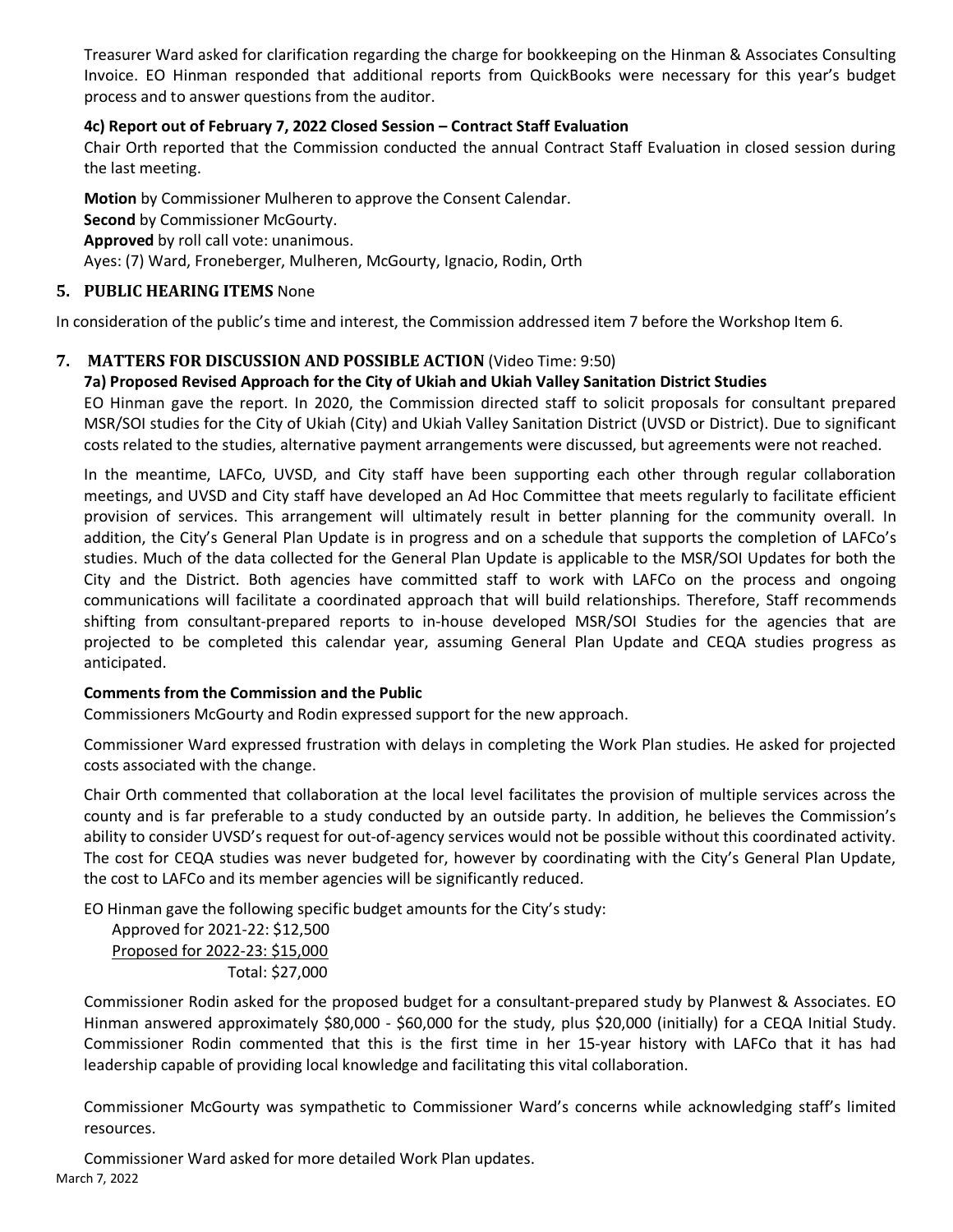Commissioner Froneberger asked what prohibited reaching agreements for consultant-prepared studies. He noted that it can be beneficial to hire a consultant especially when relationships are strained.

EO Hinman summarized the agreement efforts. The Commission directed staff to negotiate a funding agreement with the City, then contract with Planwest Partners; however, contract negotiations were unsuccessful. Since then, Staff has been regularly collaborating with City and District Staff and laying the groundwork for completing the studies. Despite the appearance of inactivity, the UVSD MSR is in progress.

Commissioner Ignacio expressed understanding of the Commissioners frustration. Following an executive meeting with Wing-See Fox, UVSD General Manager and Craig Schlatter, City Community Development Director, he was encouraged by the cooperative process that is coming together and the promise of positive outcomes. These studies are very complex and involve overlapping services and competing interests. In addition, agencies throughout the state of California are completing more work in-house and reducing the use of outside consultants.

Chair Orth invited Sage Sangiacomo, City Manager and Wing-See Fox, UVSD General Manager to comment, and both expressed support for the revised approach.

Mr. Sangiacomo highlighted the successful collaboration between City and LAFCo staff on the recent Ukiah Valley Fire District's annexation of the City of Ukiah stating that the project helped foster positive working relationships and laid the foundation for current and future collaborations. Regarding cost, he commented that the new approach is a course correction that prevents unnecessary excessive expense.

Ms. Fox commented, although difficult to quantify, the hard work over the past year has repaired decades of mistrust. She applauded the work of staff and their dedication to establishing the best provisions of services for the Ukiah Valley.

Craig Schlatter encouraged a regional approach to planning with horizontal collaboration where everyone is working together to reach a common goal. This approach has proven to work effectively and efficiently, as experienced with the Fire District annexation, and he looks forward to continued collaboration with LAFCo staff.

EO Hinman commented the new approach will build important relationships between the agencies and LAFCo and all parties working together will prove to be beneficial in the long run.

**Motion** by Commissioner Rodin to approve Staff's proposal to shift the approach to development of the MSR/SOI Updates for the City of Ukiah and Ukiah Valley Sanitation District to in-house preparation by staff with agency support.

**Second** by Commissioner Mulheren. **Approved** by roll call vote: 5 to 2. Ayes: (5) Ignacio, Rodin, McGourty, Mulheren, Orth Noes: (2) Ward, Froneberger

Following the vote, Commissioner Ward asked for regular detailed reports on the progress of the MSR/SOI studies for both agencies. EO Hinman agreed to do so.

Commissioner Ignacio suggested that the next report include a flowchart with progress milestone dates.

#### **7b) Ukiah Valley Sanitation District Sphere of Influence Review and Out-of-Agency Services Request**  (Video Time: 39:46)

Analyst Feiler presented the item regarding an informational report on the Ukiah Valley Sanitation District request for clarification on Sphere of Influence status and coordination efforts to address an out-of-agency services request. The following local agency representatives participated in the discussion: Ernie Wipf, Chair of the Ukiah Valley Sanitation District (UVSD or District) Board of Directors, Candace Horsley, UVSD Board of Directors Member, Wing-See Fox, UVSD Interim General Manager, and Sage Sangiacomo, City Manager for the City of Ukiah (City).

#### Following are summary discussion points for this item:

o The difference between steps 1 and 2 of the Sewer Service to Ford Road/Masonite Properties Area Potential Approach on page 25 of the packet is that step 1 involves the City making application to LAFCo for an Out-of-Agency Service Agreement (OASA) to provide sewer services to the Ford Road/Masonite Properties Area and step 2 involves the District and City developing an agreement for direct District provision of services to the area.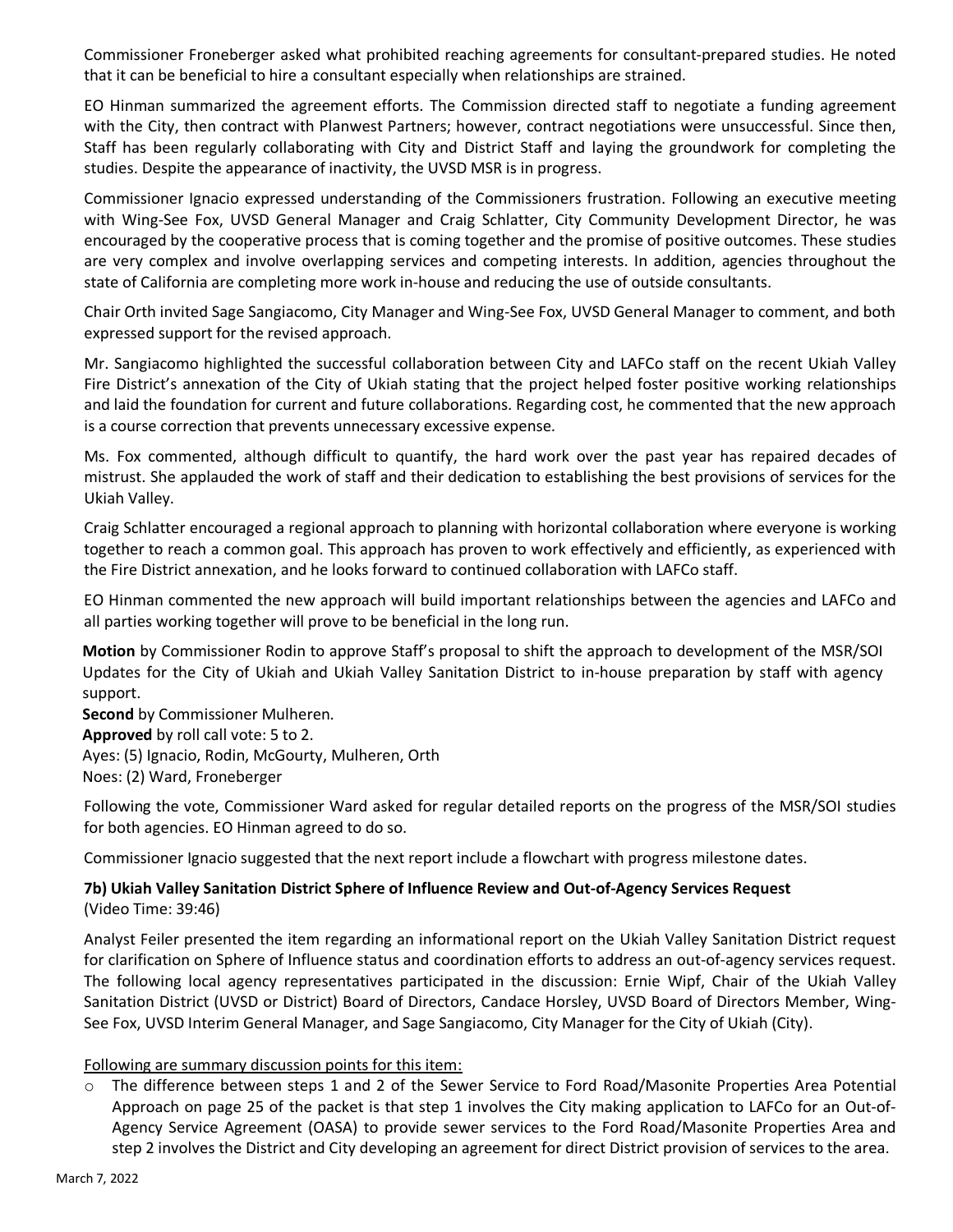- o The District and City Ad Hoc Committee is still working through the draft proposal for extending sewer services to the Ford Road/Masonite Properties Area as an interim step before annexation.
- o The next step is the District and City developing the terms of agreement for future City annexations that are not piecemeal in nature, do not create financial hardship for the District, and are based on District support.
- o The draft OASA framework would ensure that this area is served by public sewer instead of on-site septic.
- o The District and City want to continue to develop the OASA framework unless there is no Commission support to proceed until the Sphere of Influence (SOI) for the District and City is updated.
- $\circ$  The draft OASA proposal is the best framework to address the immediate need to provide public services in this area and does not preclude moving forward with the MSR/SOI studies for the District and City.
- o The OASA framework entails creating agreements between the District and City and the City and County to work out the details on how this area will be served and to support a future annexation proposal instead of fighting over jurisdictional control through the annexation process before the Commission.
- $\circ$  This approach will allow for interim public services to this area in support of orderly development.
- o In addition to the Ford Road/Masonite Area, there are other areas with adjacent District infrastructure needing public sewer and are located far away from City limits such that the City likely will not annex them soon or ever.
- o The District and City are working together to come up with the best plan to hopefully allow for regional sewer and water systems and that do not create financial hardship for any special districts involved.
- o The area in between the City limits and the Masonite area is currently in the UVSD boundary.
- o The Brush Street triangle area should likely also be considered for this type of arrangement at some point.
- o The City would be the applicant to LAFCo for the OASA because the existing District SOI is unclear and the goal is to provide sewer to properties proposed for imminent development in a reasonable amount of time.
- o The purpose of the 1995 Ukiah Valley Task Force was to bring the special districts and city together to provide smooth, stable, and long-term services, and after 27 years of disagreements, lawsuits, and issues, the agencies are finally at a point of working together and making agreements to keep small agencies intact until there is a wholesale change, like through consolidation, and to provide the best customer service now and in the future.
- o The District and City are working together to parallel track the OASA framework and the MSR/SOI Update to be as efficient as possible and to address the bigger picture but also have a quicker path for addressing the Ford Road/Masonite Area which is under high development pressures.
- o The District applying directly for the OASA is not in line with the larger conversation between the agencies regarding the City eventually annexing the entire UVSD service area.
- o The OASA framework facilitates interagency coordination as opposed to fighting which has led to years of stagnation and limited LAFCo's ability to promote quality community services and prevent urban sprawl and piecemeal development in the Ukiah Valley.
- o The District and City are seeking Commission support to continue the process and bring forward a more fully developed solution for Commission consideration.
- o Septic systems are not the most efficient way of dealing with the biproducts of business, and so sewer service in the Ford Road/Masonite Area is the best way to support commercial development.
- o The relationship building process between the District and City is delicate and there is no guarantee of the outcome, but the agencies are working together to resolve these complex, contentious, and long-standing issues and ultimately have an area of success that can be replicated in other parts of the valley.
- $\circ$  Similar to the prior item 7a, it will be important to receive concise progress updates and keep timelines short on this process since some of these properties have been in a state of limbo for a very long time.

The Commission directed staff to work with the parties involved and continue the process which will lead to an item for Commission consideration and action at a future meeting.

#### **7c) Proposed Amendment No. 2 to the Executive Officer Services Agreement** (Video Time: 1:07:12)

Mendocino LAFCo contracted Hinman & Associates Consulting, Inc. for staff services in 2016. One rate increase was approved in 2018. The requested amendment, supported by the Executive Committee, was approved by the Commission without discussion.

**Motion** by Commissioner Mulheren to approve and authorize Chair signature on Amendment 2 of the Executive Officer Services Agreement.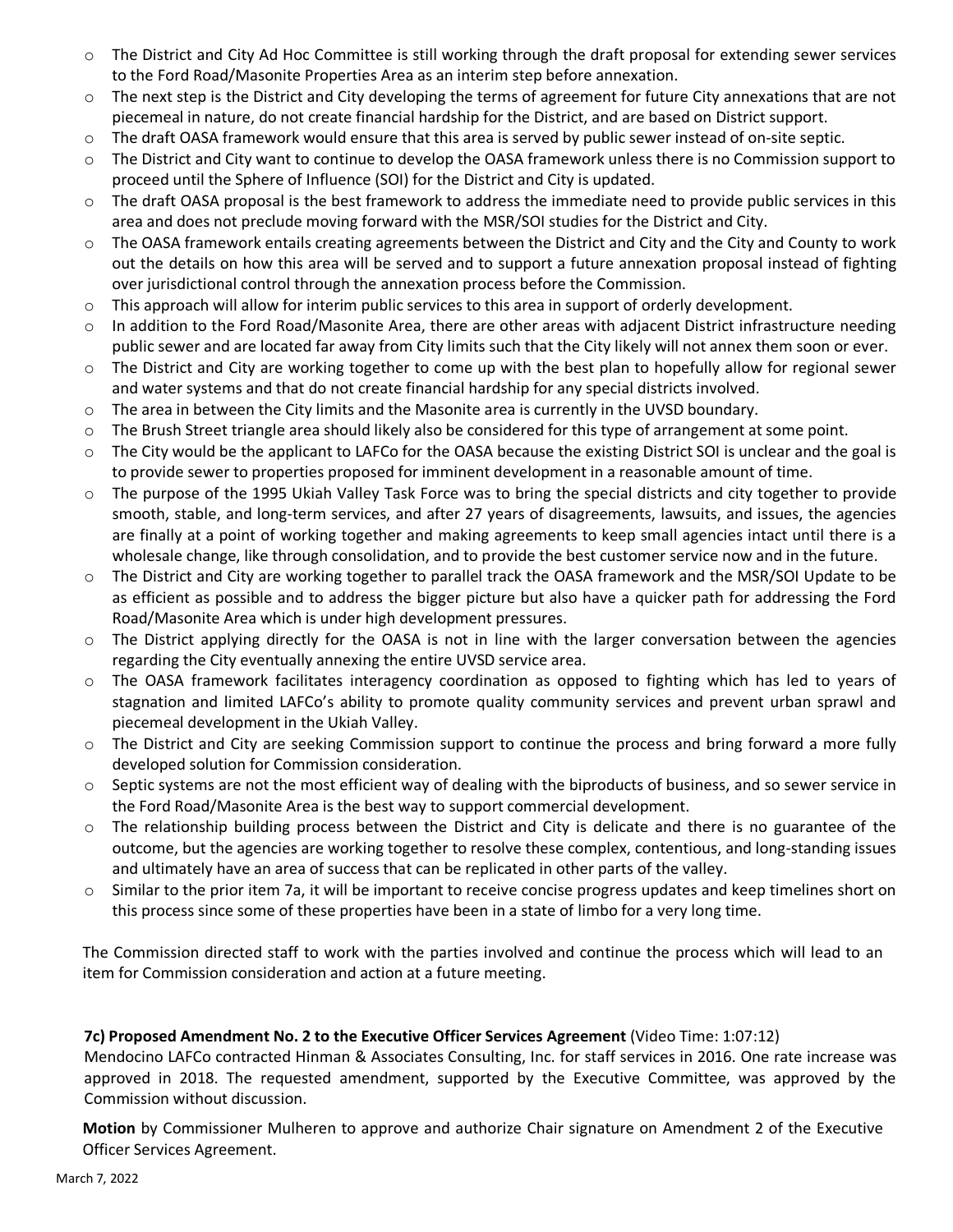#### **Second** by Commissioner Froneberger.

**Approved** by roll call vote: unanimous.

Ayes: (7) Froneberger, Ignacio, Rodin, McGourty, Mulheren, Ward, Orth

#### **7d) Proposal to Establish Service Rates** (Video Time: 1:09:28)

Currently Mendocino LAFCo relies solely on apportionment fees to fund operations and statutory responsibilities. Application processing is currently zero sum. To offset overhead and long-term planning expenses staff proposed establishing weighted service rates to application processing. The proposed methodology for determining the rates is based on various other LAFCos processes and on the 2022-23 Budget.

Step 1: Calculate Hourly staff rates = Sum of EO, Analyst, Clerk/Assistant Planner, and Legal Counsel. Hourly Overhead Cost = Overhead expenses (sum of Operations plus half of Work Plan expenses) divided by hourly staff rates.

Commissioner Rodin asked the reasoning behind calculating half of the Work Plan expenses. Chair Orth answered that LAFCo recuperates a portion of the Work Plan Costs through apportionment fees. This proposal is intended to supplement LAFCo revenues, therefore half of the costs are calculated.

Step 2: Calculate Hourly Service Rates Per Budgeted Position = Sum of the staff rate and hourly overhead cost.

The methodology results in the in the following hourly service rates based on the proposed FY 2022-23 staff rates and preliminary budget.

| Proposed Hourly Service Rates for FY 2022-23 |                   |                               |
|----------------------------------------------|-------------------|-------------------------------|
| <b>Contract Staff</b>                        | <b>Staff Rate</b> | <b>Proposed Service Rates</b> |
| <b>Executive Officer</b>                     | $$110.00*$        | \$160.00                      |
| Analyst                                      | \$75.00*          | \$125.00                      |
| Clerk/Assistant Planner                      | \$40.00           | \$90.00                       |
| Legal Counsel                                | \$225.00          | \$275.00                      |
| *Rate proposed for FY 2022-23                |                   |                               |

The estimated potential revenue would be \$20,000 to offset operations and long-term planning costs.

Commissioner Ward asked how staff proposes to bill for Legal Counsel's time. EO Hinman responded that Legal Counsel would receive \$225/hour for services and the calculated hourly overhead cost of \$50.47 could be used to reduce apportionment fees or expand LAFCo's services.

**Motion** by Commissioner Froneberger to approve the establishment of weighted service rates to be applied to services subject to the LAFCo Fee Schedule and direct staff to schedule a public hearing on April 4, 2022 to adopt service rates and update the Fee Schedule accordingly.

**Second** by Commissioner McGourty.

**Approved** by roll call vote: unanimous.

Ayes: (7) Ignacio, Froneberger, Ward, Rodin, Mulheren, McGourty, Orth

#### **7e) Senate Bill 938** (Video Time: 1:18:36)

CALAFCO is sponsoring SB 938, introduced by Senator Hertzberg on February 8, 2022, which seeks to amend the protest provisions by changing the protest threshold for a Commission-initiated dissolution of a special district, from the current ten percent (10%) to twenty-five percent (25%). As drafted, the bill will consolidate various sections of the CKH into one section of the Act, make conforming changes, and remove obsolete provisions. The bill will likely be set for hearing on March 31 in Senate Governance & Finance. CALAFCO is requesting the LAFCo Chair to sign a letter of support to be submitted to the legislative bodies for consideration.

Commissioner Ward asked how the bill would change LAFCo processes. EO Hinman responded that currently LAFCo initiated dissolutions require a 10% protest threshold, and the bill would increase the threshold to 25% making it consistent with other current protest provisions.

Commissioner Rodin referenced the Little Hoover Commission Report as SB 938 is based on one of its recommendations. She encouraged the Commissioners to read it.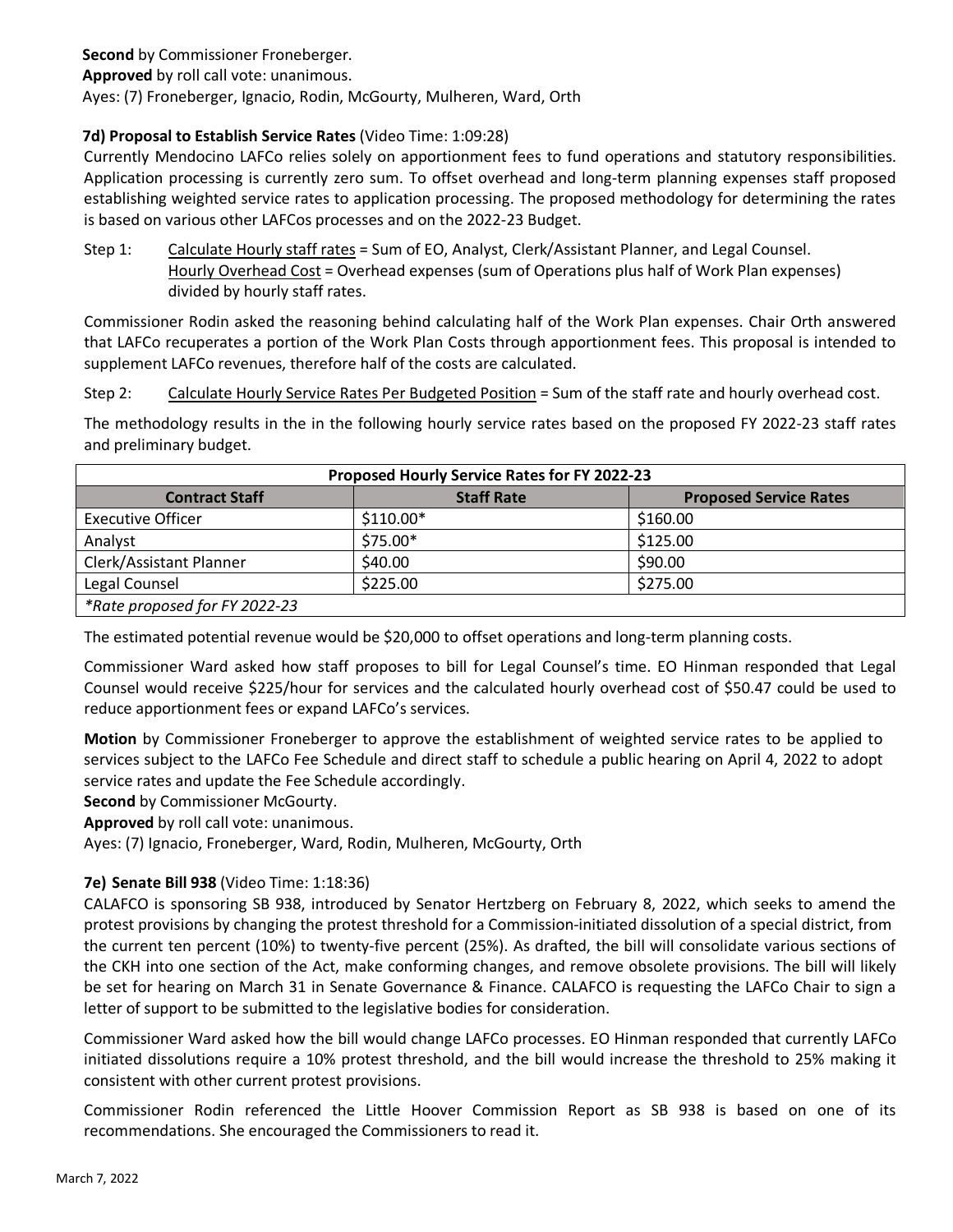**Motion** by Commissioner Rodin for the Commission to take a supportive position on SB 938 and authorize the Chair to sign the draft letter of support for submittal.

**Second** by Commissioner Ignacio.

**Approved** by roll call vote: unanimous.

Ayes: (7) Froneberger, Ignacio, Rodin, McGourty, Mulheren, Ward, Orth

#### **6. WORKSHOP ITEMS** (Video Time: 1:22:52)

#### **6a) Preliminary Fiscal Year 2022-23 Budget and Work Program**

EO Hinman presented the Preliminary Budget and Work Program. The CKH requires the budget be equal to or greater than the previous fiscal year's budget with the exception that the reduction will not affect the Commission's ability to fulfill its purpose.

#### **Budget Terms and Definitions:**

Work Program: A narrative of expected work products to be delivered within a fiscal year. Includes basic services, services and supplies, the work plan, and special projects.

Work Plan: A guideline for the completion of state mandated MSRs and SOI Updates.

Apportionment Fees: LAFCo's main source of revenue, based on a State regulated 1/3 division of contributions from the Cities, County, and Special Districts.

MSR/SOIs are required to be completed every 5 years for every agency that provides municipal services, specifically water, sewer, fire, and police, per Mendocino LAFCo policy. The study's scope ranges from abbreviated – meets mandates, to comprehensive – promotes good planning.

The first round of SOI updates, beginning in 2012 through 2018, were abbreviated due to time and budget constraints. In 2018 a rolling work plan was developed and prioritized based on budget, scope and approach.

Currently, Mendocino LAFCo is processing its second round of SOI updates while the County is facing significant issues including: drought, fire, and water/housing shortages. Determinations by the Commission, based on the studies, are used by state and local agencies to address issues and guide planning, making a comprehensive study more valuable and beneficial than an abbreviated study.

Recognizing the current issues facing the County, staff recommended a comprehensive approach for the upcoming fiscal year Work Plan and proposed focusing on the water districts, split into two categories – inland and coastal, the City of Ukiah, and UVSD.

No CEQA expenses are included in the proposed work plan budget, therefore staff recommended consideration of a Work Plan Contingency – an accumulation of unused work plan budget that rolls into subsequent fiscal years with the goal of providing flexibility and accommodations for delays in study development, studies that extend over multiple years, shifts in approach, and some CEQA document preparation.

EO Hinman presented tables summarizing the preliminary budget with an increase in operations from \$200,675 to \$263,800, and the proposed work plan contingency of \$30,815.

Commissioner Ward asked about the contribution of funds to reserves. EO Hinman responded that because expenses are projected to be under budget, target reserves will be met while allowing for a \$38,715 contingency. Cost savings were due to remote meetings, cancellation of the staff workshop, and unused work plan budget.

In comparison to other LAFCos serving a similar population size, Mendocino LAFCo has the smallest budget.

In closing, EO Hinman reviewed the Budget development schedule according to LAFCo Policy.

Chair Orth suggested setting the public hearing for May 2 to give affected agencies the opportunity to address the Commission.

Commissioner Ward commented that he had questions that he will reserve for a later date. Chair Orth encouraged Commissioner Ward to direct questions to staff prior to the meeting.

Craig Schlatter commented that ten years ago, community planners left local agencies to join consulting agencies and currently they are returning to local agencies and provide a good service that is more efficient and effective.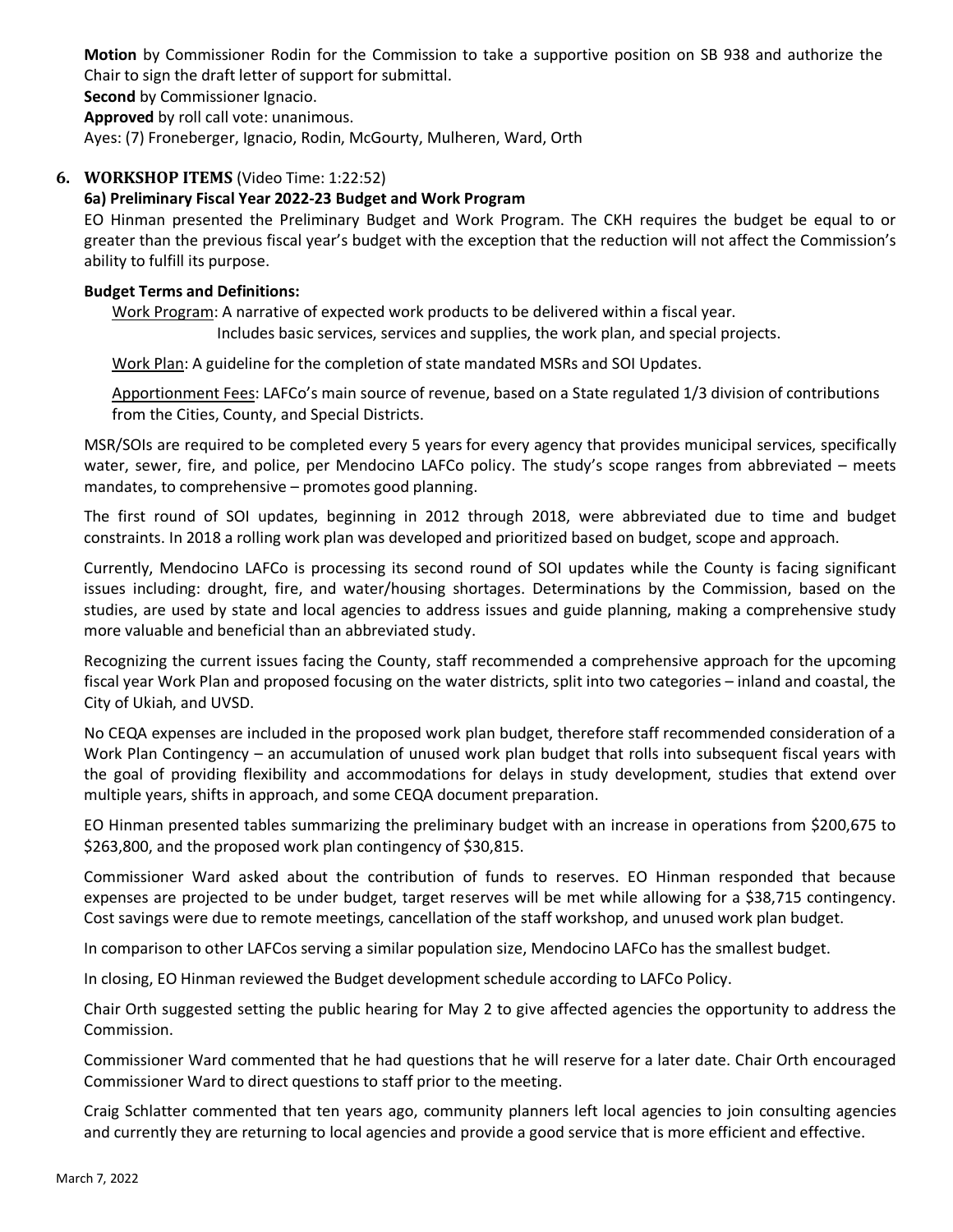Commissioners McGourty and Orth expressed support for the proposed budget.

Commissioner Ward suggested adding additional staff or increasing existing staff hours and ultimately increasing the budget to meet demands.

Commissioner Rodin suggested that the current workload is temporary and will reduce once the complex projects are progressing smoothly and asked staff to comment. EO Hinman agreed stating that the agencies included in the proposed Work Plan all require comprehensive studies. LAFCo would benefit from a budget that supports the collaboration, coordination, and relationship building that is necessary to effectively complete them. In the future, staff plans to build on the comprehensive reviews and does not anticipate that subsequent reviews will necessitate as much budget and time to complete.

Commissioner Ward asked if staff is considering recommendation to consolidate the water agencies. EO Hinman responded that consolidation was recommended for the water agencies in the Ukiah Valley. Staff is coordinating with the State Water Board regarding the provision of water services in the County and will present recommendations to the Commission. Comprehensive studies will support the effort of LAFCo as well as other local and state agencies.

Commissioner McGourty commented that the County is conducting a study to consider re-establishing the Mendocino County Water Agency to coordinate efforts for grant funding to support sustainable infrastructure.

**Motion** by Commissioner Mulheren to direct staff to schedule a public hearing on May 2, 2022 for the Proposed Budget and Work Plan.

**Second** by Commissioner Rodin.

**Approved** by roll call vote: unanimous.

Ayes: (7) Ward, Mulheren, Rodin, Froneberger, Ignacio, McGourty, Orth

#### **8. INFORMATION AND REPORT ITEMS**

#### **8a) Work Plan, Current, and Future Proposals** (Video Time: 1:54:39)

EO Hinman summarized staff's workload, providing an update on current and potential future proposals and the status of Fiscal Year 2021-22 Work Plan tasks. The City of Ukiah has submitted a revised application for the annexation of City-owned properties initially submitted last year. The revision address information needs following review of the initial referral. Staff has distributed the revised application and is awaiting agency comment.

Commissioner Ward asked if progress on the City's study is contingent on the completion of the General Plan Update and if staff can work on other projects if there are delays. EO Hinman responded that the timeline is dependent on the CEQA document for the General Plan. City staff anticipates completing the process by December 2022. In the meantime, staff will continue to work on the UVSD and water district studies.

Commissioner Ward asked that staff revisit the SOI policy and provide monthly updates including CSA 3 discussions.

Commissioner Rodin asked how the annexation of Masonite properties impacts efforts to complete the City's SOI and the order in which the applications and Work Plan will be completed. EO Hinman highlighted the importance of a comprehensive study that will provide a solid foundation from which the Commission can make decisions and recommendations.

Chair Orth suggested working with Commissioner McGourty for activation of CSA 3 latent water powers and that activation could aid in the engagement of the Mendocino County Water Agency.

Commissioner McGourty thanked Chair Orth for the new information.

Mr. Schlatter assured the Commission that the MSR and General Plan (GP) Update are happening simultaneously and much of the MSR data has already been collected eliminating the need for waiting. He informed the Commission about a Joint City Council and Planning Commission Workshop scheduled in April for the GP Land Use Alternatives.

#### **8b) Correspondence** (Video Time: 2:06:40)

The Board of Supervisors agenized discussion of implementing a CSA 3 pilot project for the Sherwood Road Firewise Community. The item included a recommendation directing County staff to initiate a ballot process. LAFCo staff sent a letter requesting a delay to allow application processing to activate the power before initiating an election process.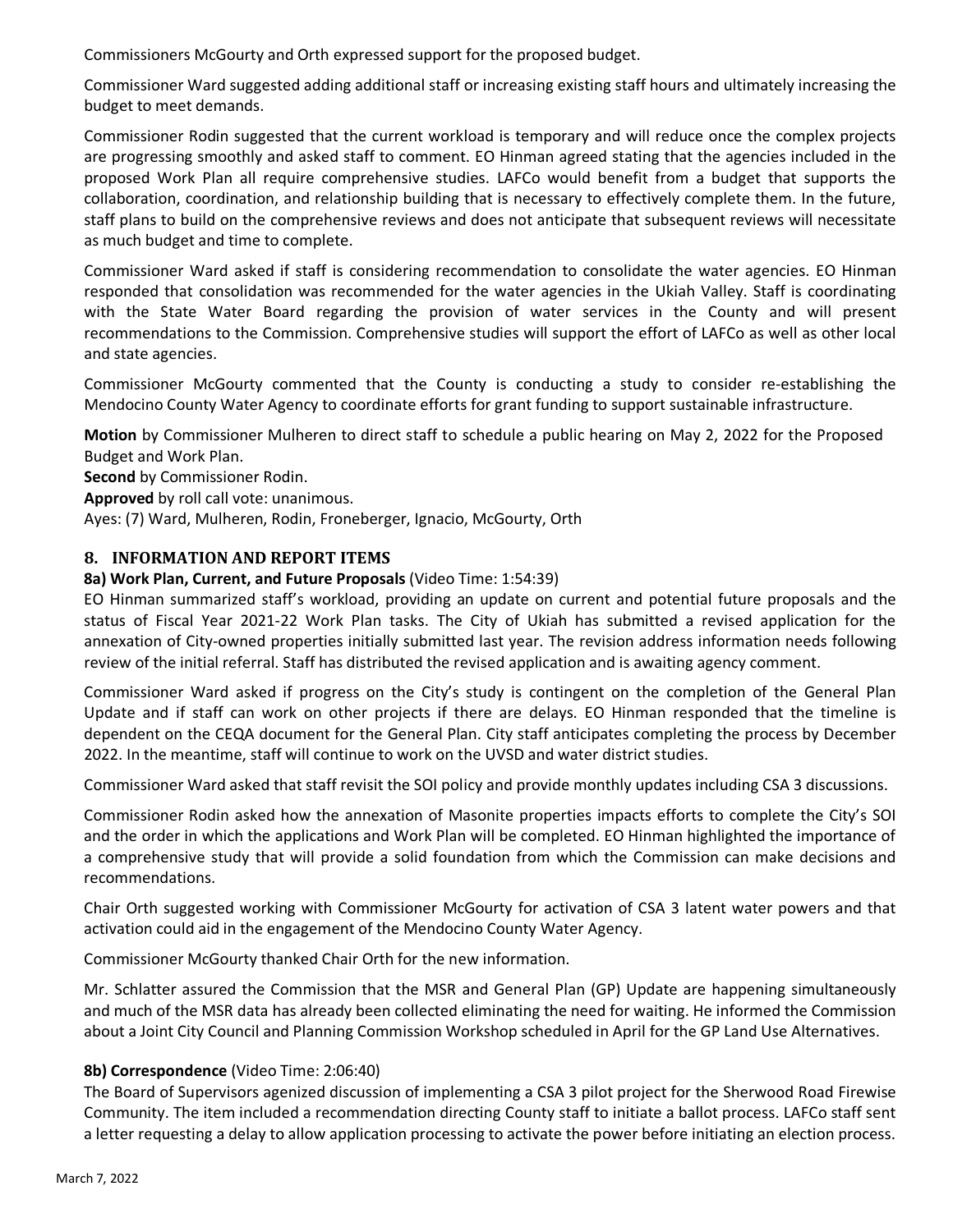Char Orth commented that he requested the letter be included on the agenda as information for the Commission. He asked if LAFCo has a continued roll following the activation of CSA 3's latent powers. EO Hinman responded that staff is working through the legalities and details of establishing SOIs for the service areas and determining where the powers would be most applicable.

Commissioner Froneberger asked for clarification regarding the history of CSA 3. EO Hinman responded that CSA 3 was initially created to provide ambulance services to Point Arena and invited Commissioner Ignacio to provide additional comment.

Commissioner Ignacio summarized that Point Arena's remote location results in the longest ground transport time to a trauma center in the state - over 2.5 hours. In mid-1980, a tax-based district was created through CSA 3 to establish an ambulance service for the city. In mid-1990, the Coast Life Support District was established eliminating the need for a special district and it has been dormant ever since.

Chair Orth commented that he is looking forward to learning more through the activation of latent powers process.

Commissioner McGourty asked if the emergency access project for the East Hills needs to coordinate with LAFCo to utilize CSA 3's latent powers. EO Hinman responded that more information is needed to make that determination.

Legal Counsel Marsh Burch commented supporting LAFCo's letter to the County requesting time to sort through the issues so that the activation of CSA 3's powers is done in a way the achieves the best outcomes for the County.

#### **8c) CALAFCO Business and Legislation Report** (Video Time: 2:17:13)

Rene LaRoche, CALAFCO's new Executive Director, began her new roll at the beginning of March.

The Assembly Local Government Committee 2021 Legislative Summary was included in the agenda packet.

#### **8d) Executive Officer's Report** (Video Time: 2:18:29)

EO Hinman summarized the current requests for information received recently from the public:

- Mendocino County Water Works District #2 (aka Anchor Bay Sewer District). Staff has been gathering information, learning about the agency, and will update the Commission at a future meeting.
- Staff has been working with Pont Arena City staff regarding the Point Arena Waterworks Company.
- Staff has also been fielding calls from concerned members of the public regarding the Mendocino Coast Health Care District and the management of its Board of Directors.

Commissioner Ward asked about the financial stability of the Mendocino Coast HCD. EO Hinman responded that it is still operating in the red and following the budget distribution, she will discuss the status with the County Auditor-Controller related to the allocation of LAFCo apportionment fees.

Commissioner Ward asked, for the benefit of the new Commissioners, why the Mendocino Coast HCD does not pay apportionment fees. EO Hinman responded that the CKH includes a provision that Health Care Districts operating in the red are exempted from paying apportionment fees.

#### **8e) Committee Reports (Executive Committee/Policies & Procedures)** (Video Time: 2:22:44)

Commissioner Ignacio gave a report on the March 3, 2022 Executive Committee (EC) meeting. Members of the public in attendance were Wing See Fox, UVSD General Manager and Craig Schlatter, Community Development Director for the City of Ukiah. Matters addressed at the EC meeting were agendized for this Commission meeting.

#### **8f) Commissioners Reports, Comments or Questions** (Video Time: 2:24:11)

Commissioner Ward asked for an update on the status of electronic signatures. EO Hinman clarified that the electronic signatures policy has been approved, however staff has yet to determine if electronic signatures is possible for checks. A report will be provided next month.